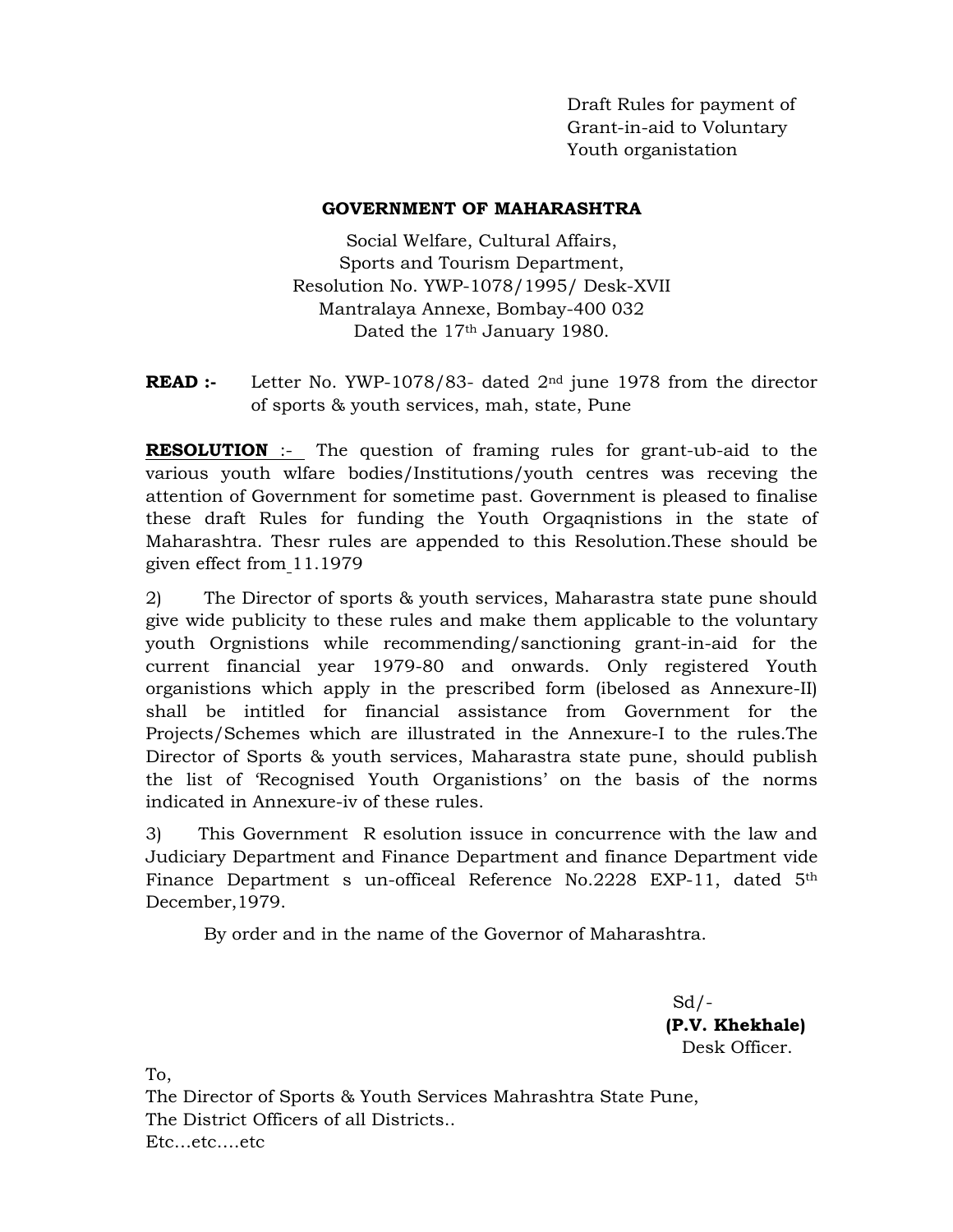# Rules of Payment of Grant-in –aid to Voluntary Organistions in Maharashtra

| Title                                                  | $Rule-1$ :          | These rules may be called The Rules for Payment<br>of Grant-in-aid to<br>Voluntary Instirution engaged in the field fo Youth<br>Welfare Development'                                                                                                                                                                                                                                                                                                                                                                                                   |
|--------------------------------------------------------|---------------------|--------------------------------------------------------------------------------------------------------------------------------------------------------------------------------------------------------------------------------------------------------------------------------------------------------------------------------------------------------------------------------------------------------------------------------------------------------------------------------------------------------------------------------------------------------|
| Date of<br>effect                                      | <u> Rules -2 : </u> | These rules shall cme into force with effect<br>from 1.5.1979                                                                                                                                                                                                                                                                                                                                                                                                                                                                                          |
| <b>Extent</b> and<br>scope                             | $Rule-3:$           | Under thesr rules grant-in-aid<br>(i)<br>may<br>be<br>sanctioned subject to the availability of funds for<br>the followint twin<br>purposes viz:-<br>for maintenance of the institution<br>a)<br>(to be called 'Maintenance Grant') and /or<br>b) for undertaking a project / activity promoting<br>Youth welfare / furgering Youth development (to be<br>known as (to be known as "Activity Grant")<br>An illustrative list of activations which couls<br>$\overline{11}$<br>gualify for sanction of grant is annexed to these<br>rules.(Annexure-I). |
| Application<br>for sanction of<br><u>grant-in –aid</u> | Rules- $4:$         | Voluntary institutions desirous of abtaining grant<br>from the Govt. shall make an application in form<br>annexed to thesr Rules, such an Director of sports<br>& Youth Services, pune<br>(Herein-after referred to as the 'Derector')<br>Latest by 30 <sup>th</sup> June, every year.                                                                                                                                                                                                                                                                 |
| Conditions<br>of Eligibility                           | Rules-5             | A Voluntary Institition desirous of abaining grant<br>from the Gove shall not be sanctioned such grat<br>unless it primariltu stisfed the following conditions<br>$viz:-$                                                                                                                                                                                                                                                                                                                                                                              |
|                                                        |                     | 1)<br>it is registred under the<br>societies<br>registratrion Act, 1860 and /ir ybder tge Bombay<br>public Trusts Act, 1950 in particular the Institution<br>should have a properly constituted managing body<br>whose powers and dutiesl are clearly laid down.                                                                                                                                                                                                                                                                                       |
|                                                        |                     | 2) The Institution is recognized by under the<br>Director in terms of rules framed for this purpose.<br>(A copy of the rules for recognition is appended to<br>these rules.)                                                                                                                                                                                                                                                                                                                                                                           |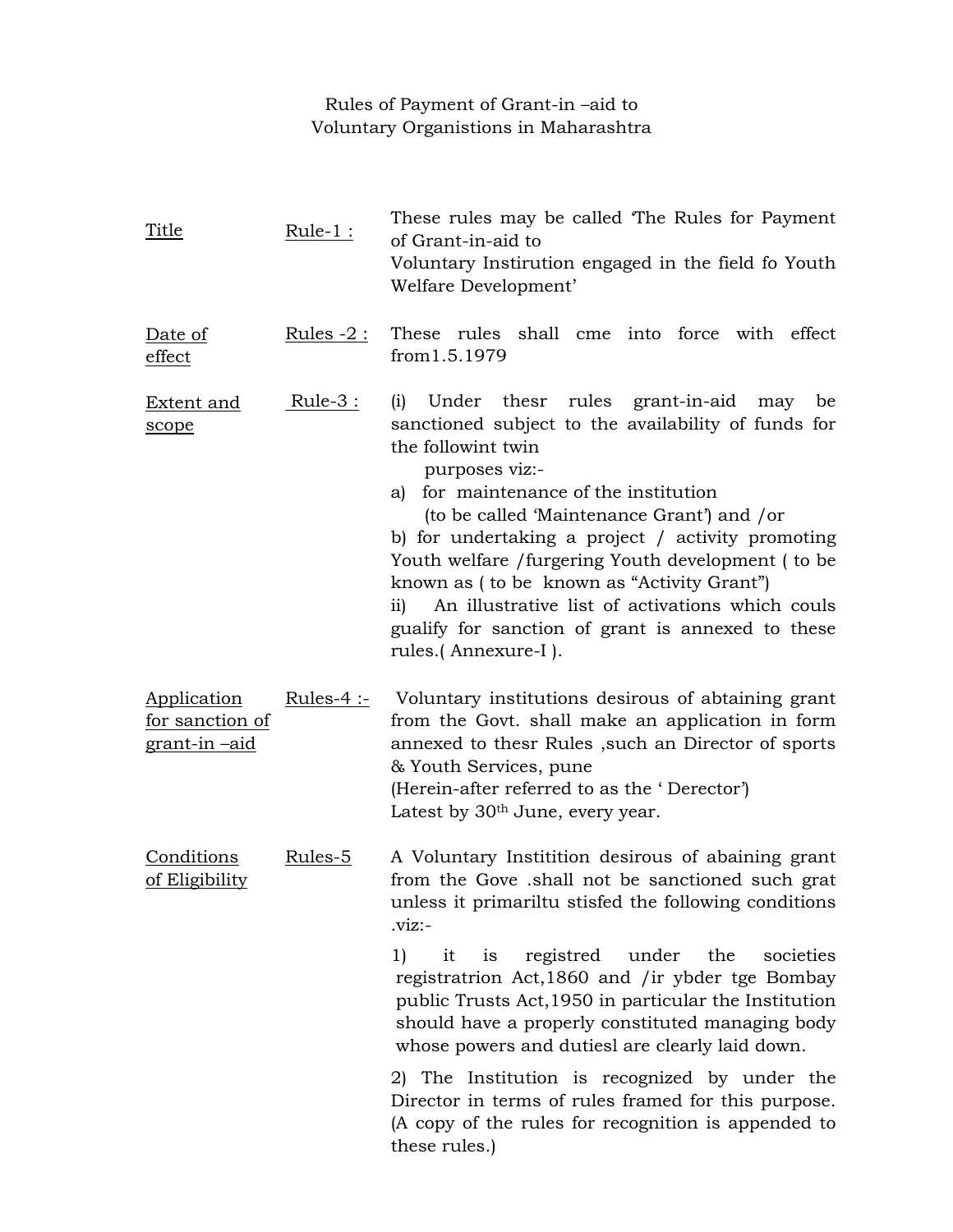3) The institutin is recoanised has been functioning for a period of at least one complete yeat prior to the date of application of grant-in –aid.

 4) The institution has the resources facilities experience and the necessary wherewithal

5) The activities of institution are non-political.

 6) The grant sought does not have the offect of promtiong the benefit of an individual or group of individuals oither of the institution –s or otherwise,similarly, grant sought should not be based ubonany consideration of caste or oreed.

 7) The institution applying for grant should not be in receipt of nay ansistance from any foreign agency functioning in India without prior approval of the Govt. of India and the state Govt.

 8) The instituotion should be located in maharashtra and its activities for which garnt is sought for should be confined to maharashtra.

Extent of Grant. Rules-6: i) The Maximum amount of 'Maintance Grants payable to a voluntary institution is 50% of the expenditure actually incurred on the admissible items immodiately before precoding year ,or Rs.5,000/- whichever is less.

> Provided that the maintenance Grant shall be for maximum period of ten years for thes purpose the grants sanctioned for he years prior to the currents financial year would be taken into account.  $\overline{a}$

> ii) While assessing the maintenance Grant pavable to a voluntary institution, the following items of excenditue shall be admissible :-

- a) Expenditure actually incurred towards rently
- b) Expenditure actually incurred towards the slaries of the establishment;
- c) Expendituere incurred on travel;

d) Expenditure on account of stationery and contingencies;

Provied that the expenditure incurred on each of the above items will not be admitted to the director. The reasonableness of expenditure on each of the items shall be assessed by the Director.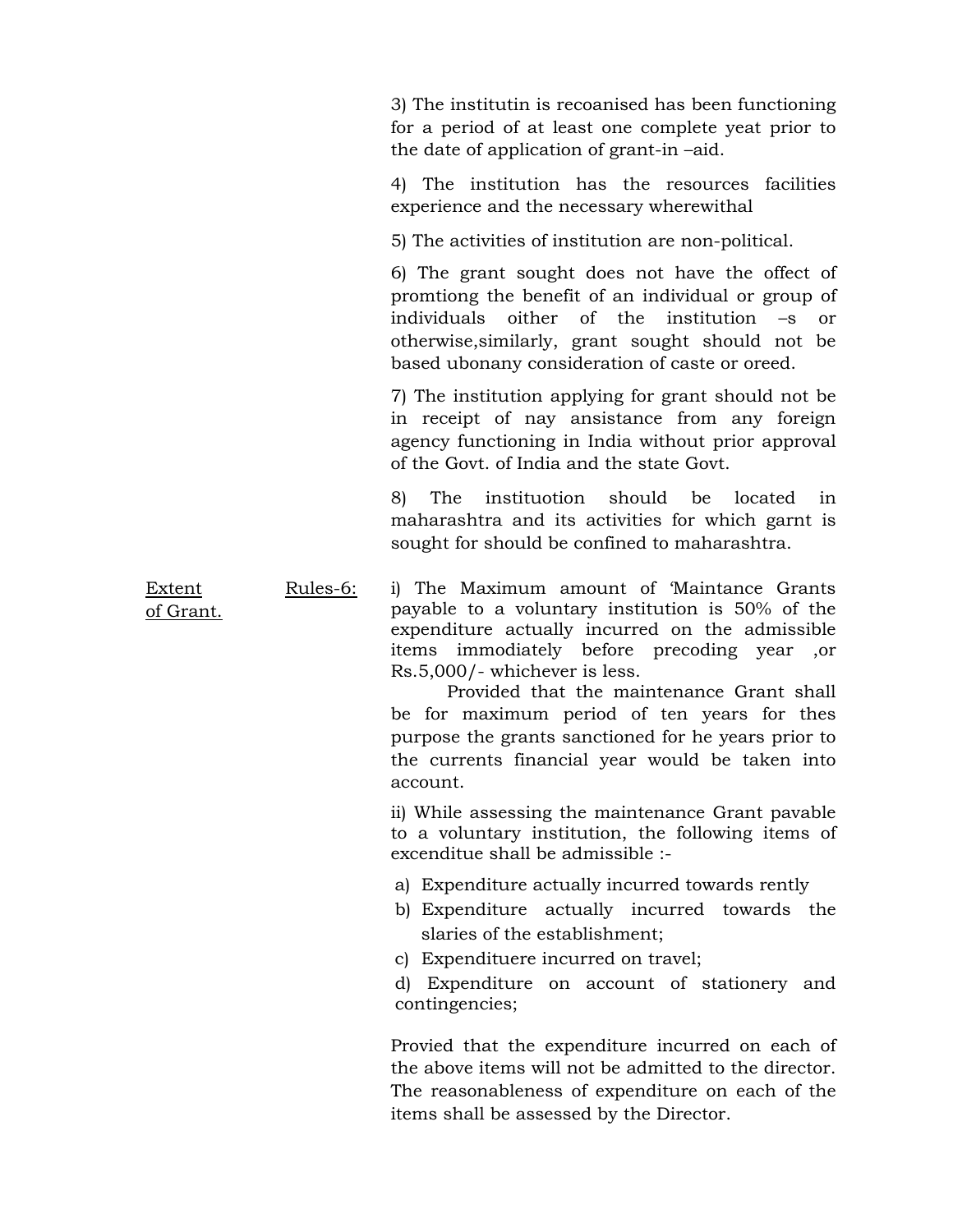|                                       |                   | Provieded further that for the purpose of<br>assessment of the grant paid for this purpose by<br>any other administrative Deptt. of the Govt. of<br>maharashtra or the Govt. of India or any other<br>any other non-Government<br>Govt. or<br>state<br>circumstances aggregate of the gants received from<br>various sources shall exceed the actual of the<br>maintenance expenditure.                         |
|---------------------------------------|-------------------|-----------------------------------------------------------------------------------------------------------------------------------------------------------------------------------------------------------------------------------------------------------------------------------------------------------------------------------------------------------------------------------------------------------------|
| Extent<br>Of Activity<br><u>Grant</u> | Rules-7           | i) An institution may be sanctioned "Activity Grant"<br>to the extent of 50% of the estimated cost of the<br>activity.                                                                                                                                                                                                                                                                                          |
|                                       |                   | ii) An institution desirous of obtaining "Activity<br>Grant" shall inter alia furnish details regarding.                                                                                                                                                                                                                                                                                                        |
|                                       |                   | a) The nature of the activity proposed to ve taken<br>up and the extint to which the said activity would<br>further Youth welfare/development.                                                                                                                                                                                                                                                                  |
|                                       |                   | b) The manner in which the institution proposes to<br>meet its own share of oxoenditure, Provided that<br>the aggregate of the "Activitiy Grants" to any<br>institution shall not exceed Rs.25,000/- in a twelve<br>months period.                                                                                                                                                                              |
| <b>Scrutiny</b><br>By the<br>Director | Rules -8          | On receipt of the application for Maintance<br>Grant/Activity Grants, the Director shall scrutiniso<br>the application & make further enquiry as deemed<br>fit. It also shall be open to the Director to seek<br>further Clarification from the Institution where<br>deemed necessary.                                                                                                                          |
| Non-Sanction<br>Of grant.             | Rules -9          | If<br>scrutiny of<br>available<br>after<br>the<br>all<br>information before him, the Director is satisfied<br>would<br>not be desirable<br>that it<br>to<br>sanction<br>Maintenance grant/Activity grant to the Institution,<br>or that the Institution is ineligible for sanction of<br>the said grant/ grants he shall inform the<br>Institution accordingly. The decision of the Director<br>shall be final. |
| Sanction of<br>Maintenance<br>Grant   | Rules-10          | scrutiny of the application<br>If If<br>the<br>for<br>on<br>Maintenance grant, the Director is satisfied that<br>the Institution is eligible for the sanction of the said<br>grant, he shall sanction the same in terms of rule-6                                                                                                                                                                               |
| Sanction of<br><b>Activity Grant</b>  | <u> Rules -11</u> | If on the scrutiny of the application for Activity<br>Grant the Director is satisfied the Institution shall<br>be sanctioned Actual Grant in terms of Rule-7 &<br>subject to the following:                                                                                                                                                                                                                     |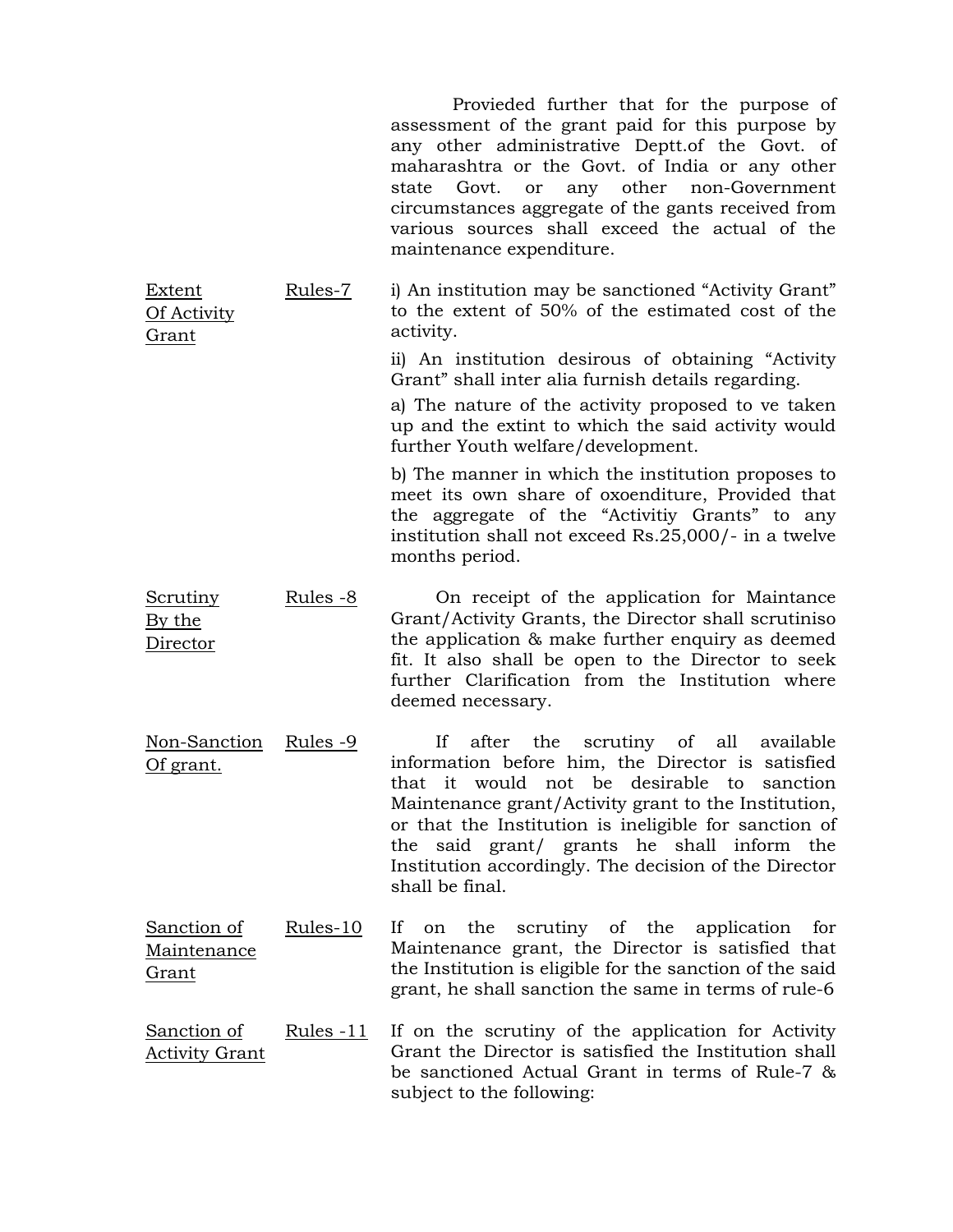1) The Director shall examine the utility of the Activity. Where the activity.where the activity is such that it is being substantially implemented by any Administrative Department he shall examine the proposal with special reference to the scheme being implemented.

 ii) The Director shall assess the Activity Grant that could be sanctioned for this pupose the Director shall take into account respurs available experience gained with refence to the activity, standint and the capacity of the institution in particular shal be open to the Directore to reduce the Activity Grant, if he is so sanisfied.

 iii) The Acitvity Grant thus sanctioned is " an Advance Grant" and shall be subject to adjustment during the immediately succeeding year,

iv) The institution shall execture a bond for the grant and such a bond shall be executed by authorized person of the institution.

- Drawing & Disbursing Sanctioning & Controlling Authority Rule –12 : The Director of Sports & Youth services shall be the sanctioning, drawing and disbursing officer, Secretary, social welfare cultural Affairs, Sports and Toursim Department shall be controlling officer.
- Provisions of Bombay Financial  $Rule - 13$ : While releasing the grants in terms of the Rules, the Director shall keep in view the relevant provisions of the Bombay Financial Rules-1959.

Rules 59

Execution Agreement Bond Rule – 14 The Director of sports & Youth Services, M.S.Pune, shall onsure that an Agreement Bond in the attached form (Annexure – III) is executed by an organization, in whose favour the Govt. grant is sanctioned paid to disbursement of funds.

\*\*\*\*\*\*\*\*\*\*\*\*\*\*\*\*

.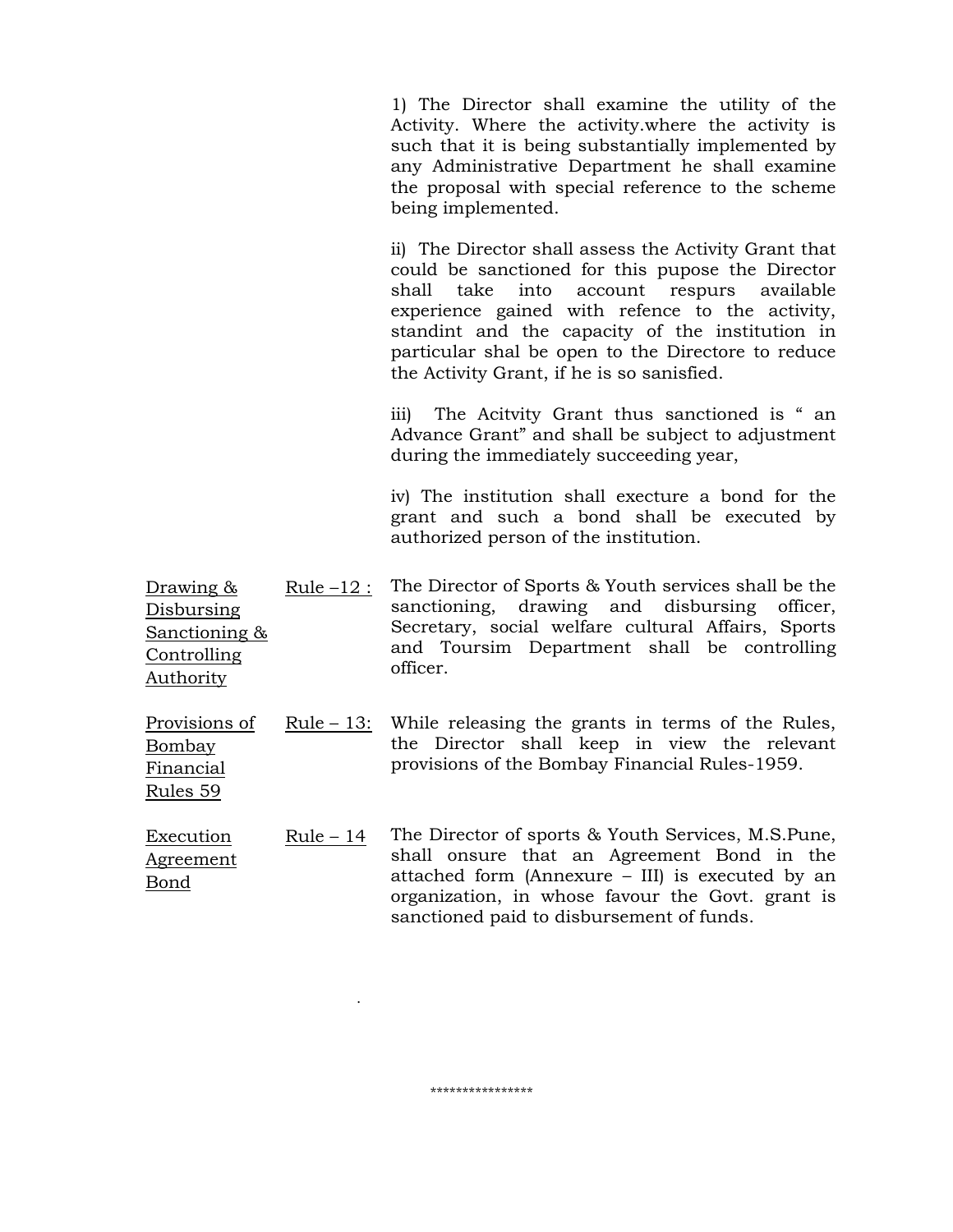### **ANNEXURE III**

#### **AGREEMENT BOND**

(See Rule No.14 )

| In consideration of the sum of Rs.------------------------ (Rupees -------------- |
|-----------------------------------------------------------------------------------|
|                                                                                   |
| By the Director of Sports & Youth Services, Maharashtra State, Pune-1, to me      |
|                                                                                   |
|                                                                                   |
|                                                                                   |
| I do hereby agree to refund on behalf of the Institution to the Director of Sport |

and Youth Services, Maharashtra State, Pune-1, in full the amount or part thereof is to be refunded to the Director under the Rules framed video circular No.------------------------------------------------------------------------------------------ dated --------------------------------I declare that I am duty authorized to execute this Deed of Agreement on behalf of the said organization.

Place --------------------------

Date ------------------------- Signature ------------------------------

Designation (with rubber stamp)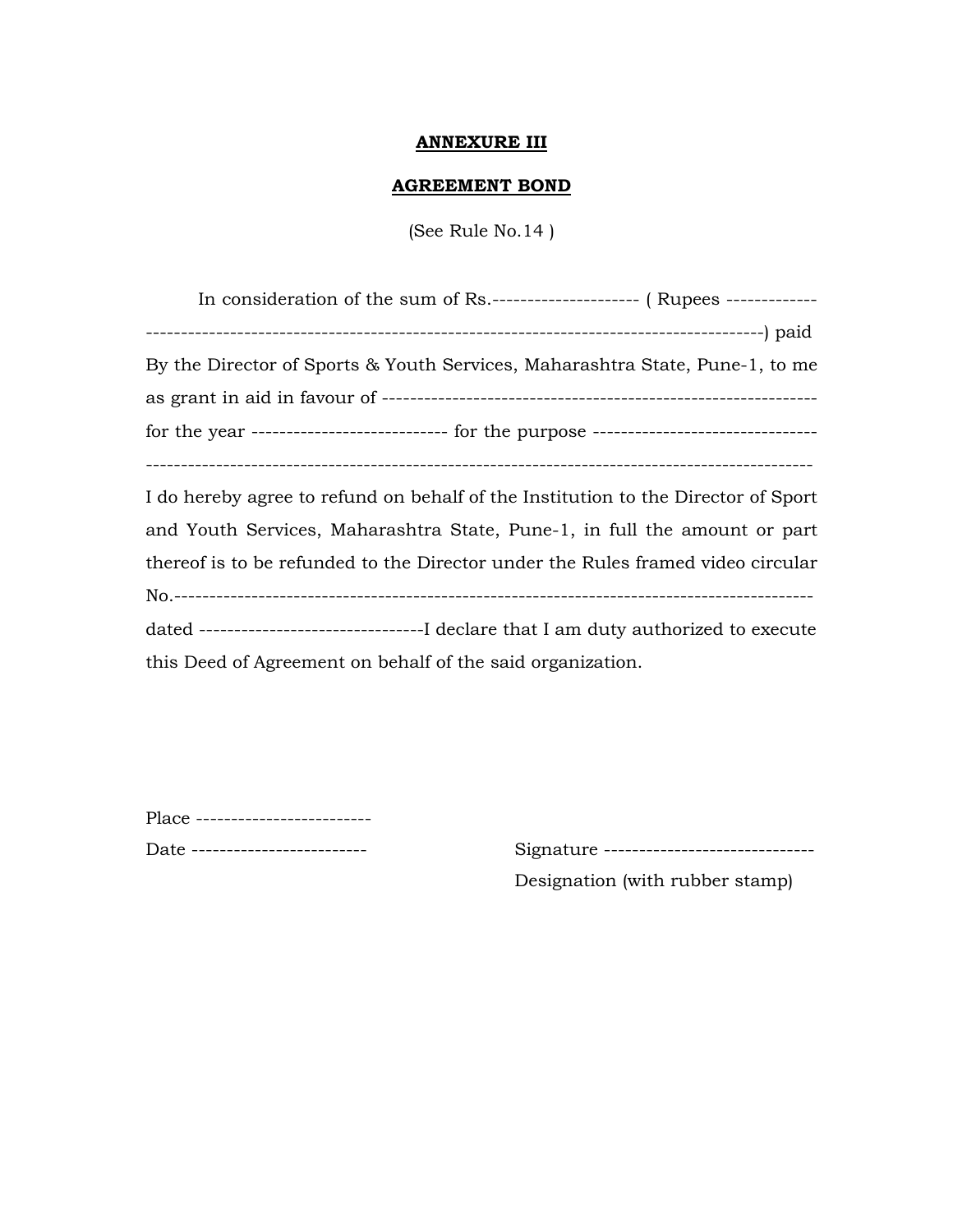## **ANNEXURE I**

Illustrative list of activities that could be taken up by the Institutions: (See Rule No.3 (II) )

- 1. Organization of social services camps (In rural or slum areas)
- 2. Campaign against child marriages, unsociability, etc.
- 3. Holding camps for medical check-up, Eye camps, First Aid etc.
- 4. Youth Exchange Program.
- 5. Vocational and Career Guidance Programme.
- 6. Organization of Youth Festivals at Taluka/ District levels.
- 7. Youth Journals.
- 8. Debate, Discussions, Seminars, etc. poetry, Elocutions Camp and competition etc. on Youth problems.
- 9. Rural improvement programme (such as tree plantation, health and Hygiene Cleanliness etc.)
- 10. Establishment of work centre for unemployed youth.
- 11. Reading room.
- 12. Cultural programmes such as drama, music, dance, workshop and competition.
- 13. Youth leadership Training camps.

===000000===